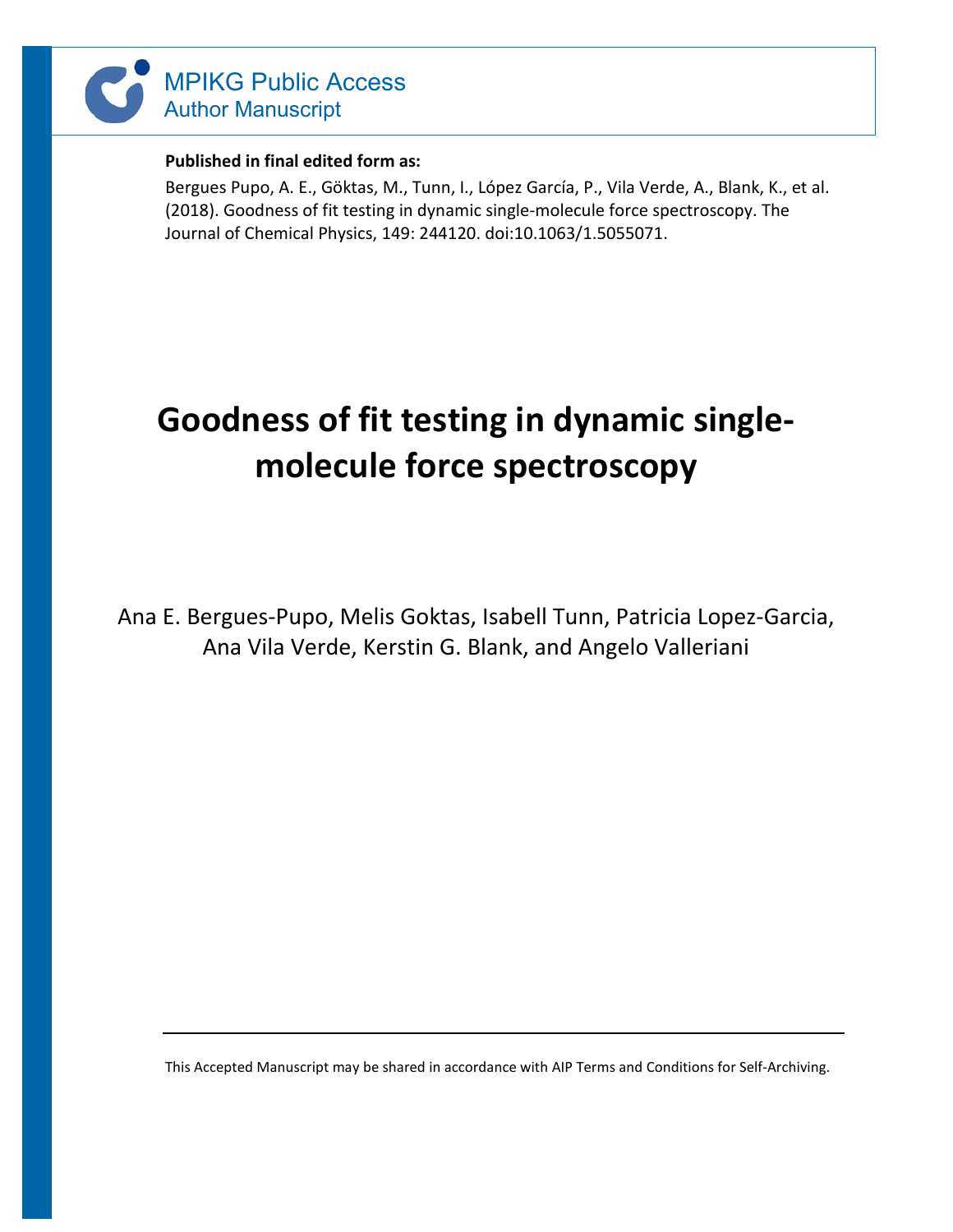## Goodness of fit testing in dynamic single-molecule force spectroscopy

Ana E. Bergues-Pupo,<sup>1, a)</sup> Melis Goktas,<sup>2</sup> Isabell Tunn,<sup>2</sup> Patricia Lopez-Garcia,<sup>2</sup> Ana Vila Verde,<sup>1</sup> Kerstin G. Blank,<sup>2</sup> and Angelo Valleriani<sup>1, b)</sup>

<sup>1)</sup> Max Planck Institute of Colloids and Interfaces, Department of Theory  $\mathcal C$  Bio-Systems, 14424 Potsdam, Germany

 $^{2)}$  Max Planck Institute of Colloids and Interfaces, Mechano(bio)chemistry, 14424 Potsdam, Germany

(Dated: 28 November 2018)

Dynamic single-molecule force spectroscopy (SMFS) is a powerful method to characterize the mechanical stability of biomolecules. We address the problem that the standard manner of reporting the extracted energy landscape parameters does not reveal the intrinsic statistical errors associated with them. This problem becomes particularly relevant when SMFS is used to compare two or more different molecular systems. Here, we propose two methods that allow for a straightforward test of statistical significance. We illustrate the power of the methods by applying them to the experimental results obtained for three dimeric coiled coils of different length. Both methods are general and may be applied to any problem involving the fit of models with two correlated parameters.

#### I. INTRODUCTION

Dynamic single-molecule force spectroscopy (SMFS) is an unprecedented biophysical method to characterize the mechanical stability of biomolecular interactions<sup> $1-5$ </sup>. In a typical experimental setup, the molecules are pulled apart with the atomic force microscope at a constant retract speed. Force builds up between the molecule(s) until the rupture of the interaction is observed. Parameters such as the most probable rupture force  $F^*$  and the loading rate  $r$  are obtained performing hundreds of approachretract cycles in a range of different retract speeds.

Assuming a one-dimensional energy landscape for the rupture process, the mechanical stability can be described in terms of the distance  $\Delta x$  to the transition state and the dissociation rate  $k_{\text{off}}$  in the absence of force. Under the assumption of a time-independent loading rate  $r$ , the parameters  $\Delta x$  and  $k_{\text{off}}$  can be inferred through a linear regression of the Bell-Evans equation<sup>6</sup>

$$
F^{\star} = \frac{k_B T}{\Delta x} \ln \left( \frac{r \Delta x}{k_{\text{off}} k_B T} \right), \qquad (1)
$$

that relates the most probable value  $F^*$  of the rupture force and the loading rate  $r = dF/dt$  measured experimentally. Here,  $k_BT$  is the thermal energy.

The values  $\Delta x$  and  $k_{\text{off}}$  physically characterize the molecular system. Even though these values are easily obtained from the fit, determining their statistical significance when comparing different systems is far more challenging. The following examples highlight the problems associated with the conventional way of reporting these values (see Table I). In the first two examples, the values were reported without errors. Are these values



FIG. 1. Example data for the coiled coil  $A_4B_4$ : The system was measured at six different retract speeds  $v \, (\mu m/s)$ , conducting three independent experiments to obtain the most probable rupture forces and loading rates (three colors for each symbol).

statistically different? In examples 3 and 4, three sets of measurements, covering the same interval of retract speeds, were obtained experimentally. Each set was separately fitted with the Bell-Evans equation (see Eq. 1), resulting in three estimates of  $\Delta x$  and  $k_{\text{off}}$  for each system. Then the average values of the parameters and their standard error of the mean were determined. The same question as before holds: Are these values statistically different? For instance, a z-test in example 3 reveals that the values of  $\Delta x$  and  $k_{\text{off}}$  are not significantly different. In contrast, in example 4, the values of  $\Delta x$  are different at a significance level of  $\alpha = 0.05$  but not at  $\alpha = 0.01$ , while the  $k_{\text{off}}$  values are not significantly different. Thus, are these systems physically different or not?

One aspect that the conventional way of reporting the errors does not consider properly is that the parameters  $\Delta x$  and  $k_{\text{off}}$  are actually correlated. Technically, the cor-

<sup>a</sup>) Electronic mail: ana. bergues@mpikg.mpg.de

b)Electronic mail: angelo.valleriani@mpikg.mpg.de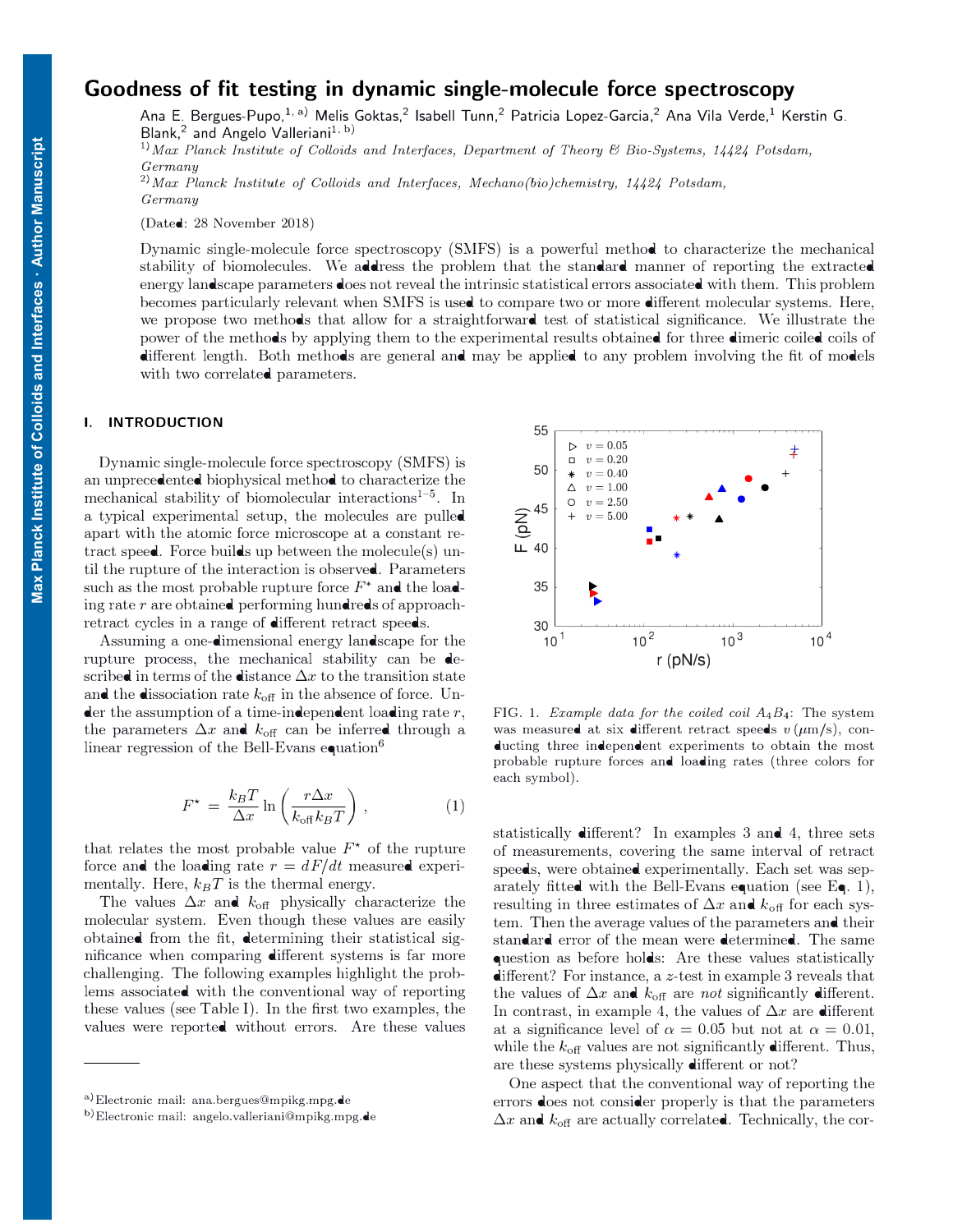| Ex.            | System                | Modification                    | $\Delta x$ (nm) | $k_{\text{off}}$ (s <sup>-1</sup> )          | Source         |
|----------------|-----------------------|---------------------------------|-----------------|----------------------------------------------|----------------|
| $\overline{1}$ | bi-His engineered GB1 | without $Ni2+$                  | 0.20            | 0.12                                         | $\overline{7}$ |
|                | $(G4-51)$             | with $Ni^{2+}$                  | 0.17            | 0.023                                        |                |
| $\mathcal{D}$  | Protein L             | wild type                       | 0.26            | 0.02                                         | 8              |
|                |                       | I60V Mutant                     | 0.46            | 0.002                                        |                |
| 3              | <b>DNA</b>            | non methylated                  | $1.66 \pm 0.35$ | $(8.4 \pm 35.2) \times 10^{-6}$ 9            |                |
|                |                       | methylated mc-3 $1.44 \pm 0.18$ |                 | $(1.7 \pm 2.6) \times 10^{-4}$               |                |
| 4              | coiled coil           | 4 heptads                       | $1.29 \pm 0.12$ | $(3.2 \pm 2.1) \times 10^{-4}$               |                |
|                |                       | $3.5$ heptads                   | $0.89 \pm 0.05$ | $(1.1 \pm 0.4) \times 10^{-1}$ <sup>10</sup> |                |
|                |                       | 3 heptads                       | $1.03 \pm 0.04$ | $(6.5 \pm 2.4) \times 10^{-3}$               |                |

relation results from the fact that the covariance between these two parameters is not zero. Therefore, providing two independent errors for  $\Delta x$  and  $k_{\text{off}}$  is misleading because it gives certain combinations of these two parameters a much higher probability than it should. In addition, the statistics over only three measurements may be poor.

Here, we resolve these problems, introducing a new statistical approach tailored to the typical experimental design where at least two independent values of  $r$  and  $F^*$  are experimentally obtained at each of a given number of different retract speeds. We present this approach by applying it to example 4 (table I), for which three independent values of r and  $F^*$  were obtained at each of six different retract speeds. For the convenience of the reader, we briefly describe this experimental realization below. The use of our method to guide the formulation of statistically sound experimental designs is discussed at the end of the paper. To describe the method, we will assume that the Bell-Evans equation holds. Nevertheless, the method per se can also be applied to other bond rupture models that include additional physical assumptions about the rupture process, such as a change of the transition state **d**istance with force<sup>11</sup>, the effect of a non-linear loading rate **dependence**<sup>12,13</sup> or the inclusion of rebinding events<sup>14</sup>.

#### II. PROPOSED STATISTICAL ANALYSIS METHOD

The systems under study in ref.<sup>10</sup> consist of three heterodimeric coiled coils of different length. We use the following nomenclature for each coiled coil:  $A_4B_4$ ,  $A_4B_3$ , 5 and  $A_4B_3$ , indicating that helix A has a constant length of 4 heptad repeats whereas helix  $B$  consists of 4, 3.5 and 3 heptads (1 heptad  $= 7$  amino acids). For each coiled coil, the most probable rupture forces  $F^*$  and corresponding loading rates  $r$  were determined at six differ-

ent retract speeds. To apply our proposed method to this small set of pre-defined retract speeds, two or more independent sets of measurements are required. Independent here means that the most probable rupture forces and loading rates have been obtained in different measurement sessions (i.e., using a new cantilever and surface). We will call this method "approach 1". In our specific example, there are three independent measurements at each speed. Thus, for each coiled coil there are 18 different values of the most probable rupture force and loading rate, organized into the six classes defined by the retract speed at which the measurements were performed (see Fig. 1).

The fit is done in MatLab with a linear model of  $F^*$  as a function of ln r. One fit of six points gives one pair of  $\Delta x$ and  $k_{\text{off}}$ . We have then obtained a large number of  $\Delta x_i$ and  $k_{\text{off},i}$  by applying the Bell-Evans fit to all possible combinations of six points out of the original 18 measurements. Here, i counts the number of possible sextuplets with  $i = 1 \ldots, 3^6 = 729$ . The two-dimensional distributions of the  $\Delta x$  and  $k_{\text{off}}$  parameters obtained from each of these fits are presented in Fig. 2. This figure shows that  $\Delta x$  and  $k_{\text{off}}$  are correlated.

At this point, there are several ways to select a single, representative pair of values  $\Delta x$  and  $k_{\text{off}}$  from the entire set of values generated from the permutations. The simplest choice is the following: using all  $\Delta x_i$  and  $k_{\text{off},i}$  values obtained in the previous step, we search for the pair of values  $(\Delta x, k_{\text{off}})$  that minimizes the Residual Sum of Squares, RSS =  $\sum_i((\Delta x-\Delta x_i)^2 + (k_{\text{off}}- k_{\text{off},i})^2)$ . The pair satisfying this condition will be taken as the best pair of values for the system. This step is used instead of simply calculating the averages over the values of  $\Delta x_i$ and  $k_{\text{off},i}$  because these averages may be values that are not physically obtainable. Alternative methods, e.g. using a bivariate Gaussian fit, would also provide the  $95\%$ confidence area associated to the pair of values thus obtained. The best pairs of  $\Delta x$  and  $k_{\text{off}}$  values for the 3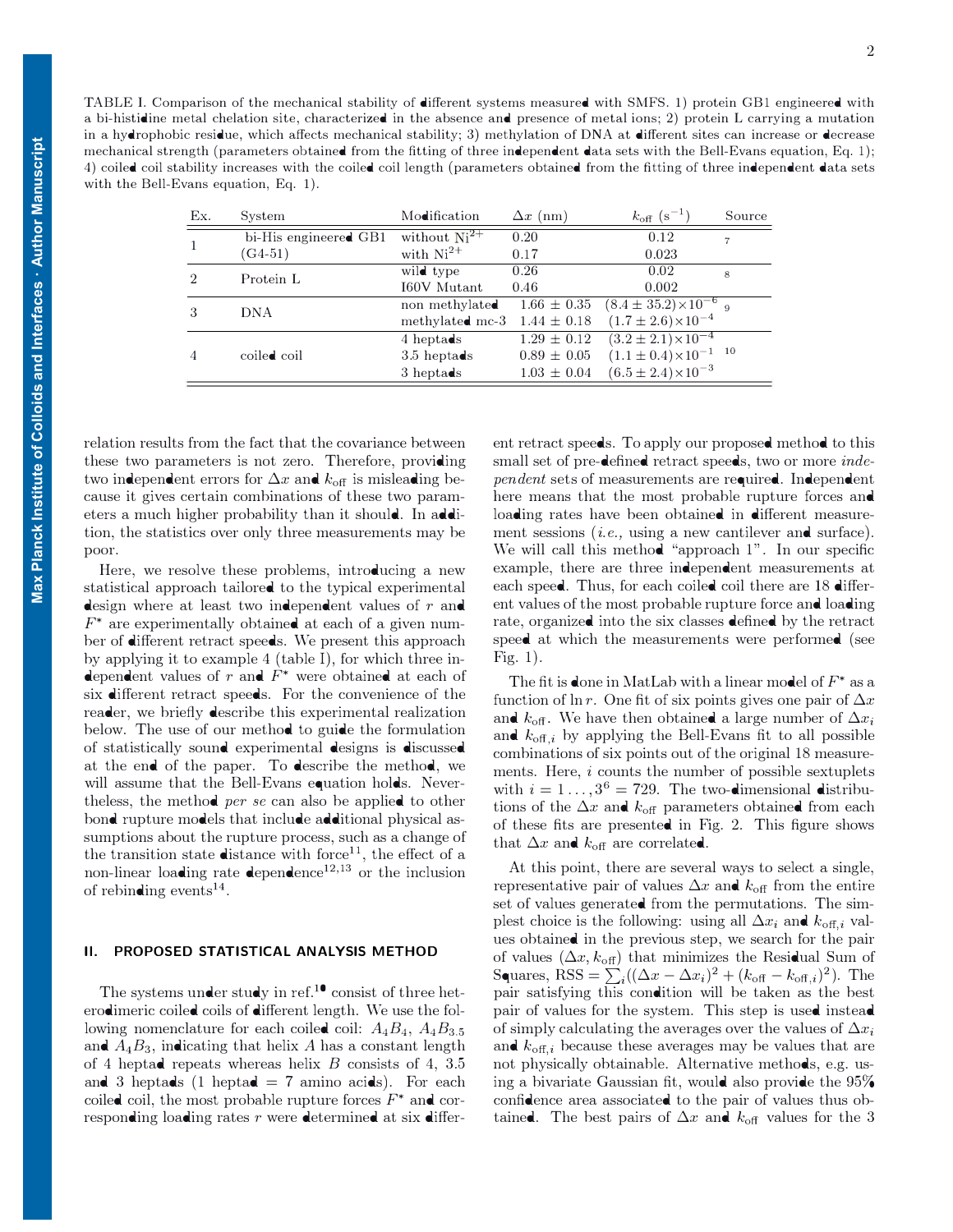TABLE II. Bell-Evans parameters calculated by minimizing the residual sum of squares (min(RSS); approach 1) or by fitting over the 18 points of each coiled coil system (fit(all); approach 2).

|           | min(RSS) |                                                     | fit(all) |                                                     |  |
|-----------|----------|-----------------------------------------------------|----------|-----------------------------------------------------|--|
| System    |          | $\Delta x$ (nm) $k_{\text{off}}$ (s <sup>-1</sup> ) |          | $\Delta x$ (nm) $k_{\text{off}}$ (s <sup>-1</sup> ) |  |
| $A_4B_4$  | 1.29     | $1.0 \times 10^{-4}$                                | 1.28     | $1.4 \times 10^{-4}$                                |  |
| $A_4B_35$ | 0.88     | $1.1 \times 10^{-1}$                                | 0.88     | $1.0 \times 10^{-1}$                                |  |
| $A_4B_3$  | 1 04     | $6.8 \times 10^{-3}$                                | 1 03     | $5.8 \times 10^{-3}$                                |  |

coiled coils in our example, obtained by minimizing the RSS, are shown in Table II and in Fig. 2.

Having computed the pairs of  $\Delta x$  and  $k_{\text{off}}$  that minimize the RSS of the three systems, the main question to be answered in the focus of this work is if these systems are significantly different. For this purpose, we test if the two-dimensional distributions of two systems, i.e.,  $P_X(\Delta x, k_{\text{off}})$  of the  $\Delta x_i$  and  $k_{\text{off},i}$  corresponding to system X, and  $P_Y(\Delta x, k_{\text{off}})$  obtained for system Y are statistically different. To determine whether two sets of data arise from the same or different distributions, we use the Peacock test<sup>15</sup>, which is a two-dimensional extension of the Kolmogorov-Smirnov test. The method involves first computing the "maximum distance"  $D_{\text{max}}$  between the empirical cumulative distributions. Second, under the null-hypothesis that the two empirical distributions are the same, we create thousands of independent distributions  $P'_X$  and  $P'_Y$  by sampling randomly with replacement from the collection of  $(\Delta x_i, k_{\text{off},i})$  of both systems X and Y and computing the maximum distance  $D'$  for each couple. This step produces a distribution of values of  $D'$  based on the assumed null-hypothesis. Finally, we compare the empirical  $D_{\text{max}}$  with the distribution of the  $D'$  to compute a p-value, *i.e.*, the probability to obtain a D' equal or larger than  $D_{\text{max}}$ . The smaller the p-value, the higher the evidence to reject the null hypothesis that the distributions are identical. Here, we fix a significance level  $\alpha = 0.001$  for rejecting the null hypothesis. This test is non-parametric and it allows for correlations between the parameters. Using this procedure, we have transformed the question of whether two pairs  $(\Delta x, k_{\text{off}})$ associated to two systems are significantly different into the question of whether the clouds in Fig. 2 are significantly different.

In our specific example, the  $p$ -values obtained from the Peacock test analysis over the  $P(\Delta x, k_{\text{off}})$  distributions are less than 0.001 in all cases (see table III), allowing us to conclude that the sets of parameters describing each system are statistically different. The power of our approach is clear: both the Peacock test and the inspection of Fig. 2 leave no doubts that the systems are significantly different, whereas the original statistical treatment done  $in<sup>10</sup>$  could not firmly establish this difference.

From an experimental point of view, the question arises if the proposed method can also be applied if only one

TABLE III. p-values of the Peacock test. Approach 1: between the distributions  $P(\Delta x, k_{\text{off}})$  of the coiled coil systems. Approach 2: between the distributions  $P(r, F^*)$  of the coiled coil systems.

|                                   | <i>p</i> -value |                       |  |
|-----------------------------------|-----------------|-----------------------|--|
| Pairs                             |                 | approach 1 approach 2 |  |
| $A_4B_4 - A_4B_3$                 | p < 0.001       | 0.006                 |  |
| $A_4B_{3.5}-A_4B_3$               | p < 0.001       | p < 0.001             |  |
| $A_4B_4 - A_4B_{3,5}$ $p < 0.001$ |                 | p < 0.001             |  |



FIG. 2. Bell-Evans parameter clouds for each coiled coil system obtained from the fitting of the permuted data, together with the  $\Delta x$  and  $k_{\text{off}}$  pairs that minimize the Residual Sum of Squares (min(RSS); blue circles) in each system.



FIG. 3. Most probable rupture force vs. most probable loading rate for the three coiled coil systems, and corresponding Bell-Evans fit (lines) over the 18 points of each coiled coil system. The fit parameters are in Table II (fit(all)).

set of  $(r, F^*)$  pairs is available for each retract speed used. With only one  $(r, F^*)$  pair, the classification and the permutations described above are not possible. For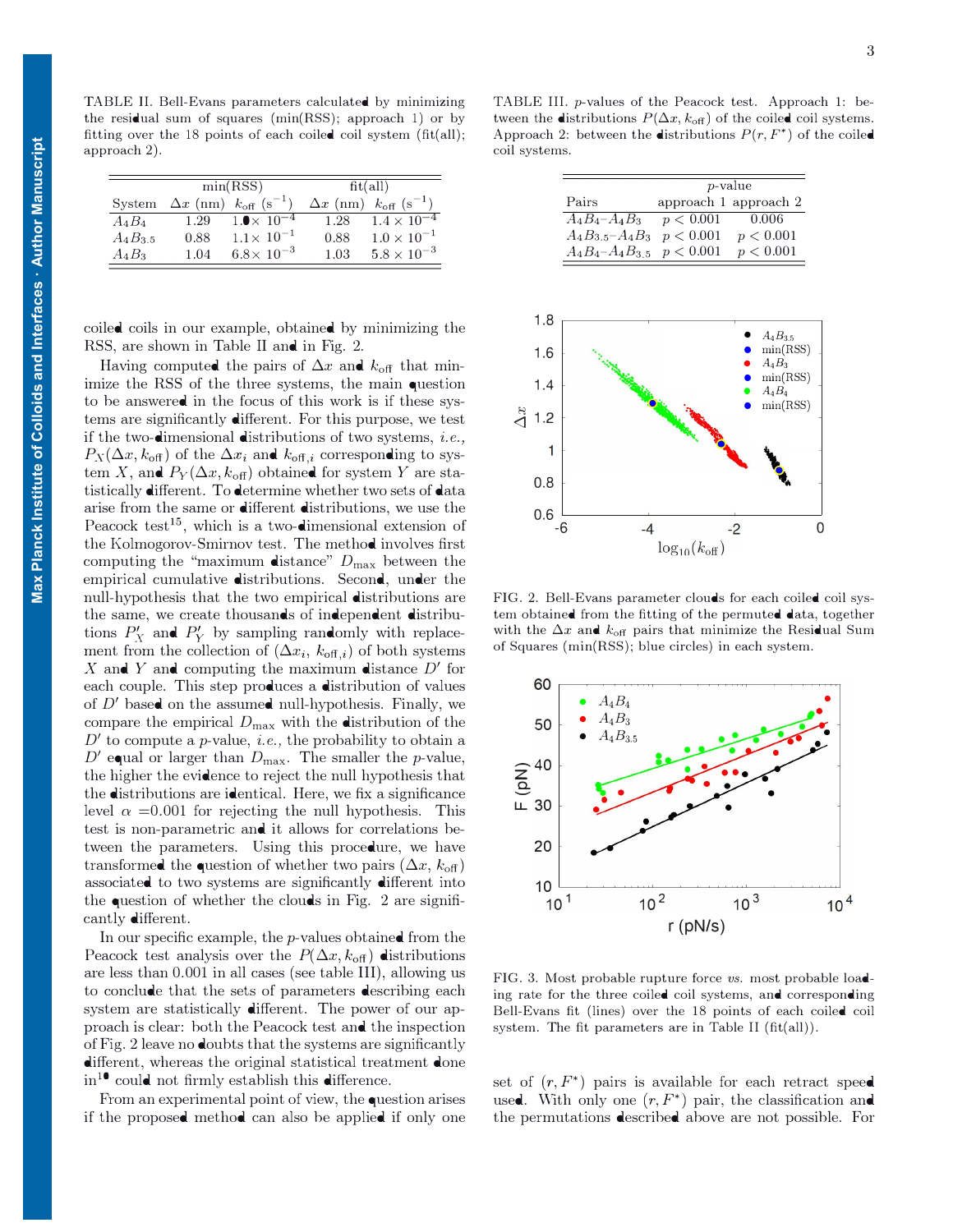tributions  $P(\Delta x, k_{\text{off}})$ , which will decrease the accuracy such cases, we propose an alternative approach ("approach 2") where the Peacock test is used directly over the  $(r, F^*)$  pairs of each system, and not over the parameters of the fit. The two-dimensional distributions  $P(r, F^*)$  will have considerably fewer points than the disof the test. Despite this shortcoming, this alternative method still enables the comparison of experimental results with far more statistical confidence than usual. The first step is to perform the Peacock test for the distributions  $P_X(r, F^*)$  and  $P_Y(r, F^*)$  of the systems X and Y. Second, if the distributions are statistically different according to the Peacock test, one can conclude that the parameters  $\Delta x$ ,  $k_{\text{off}}$  calculated from the fitting of the entire data set of each system with the equation (Eq. 1), are statistically different.

This approach is particularly suitable for systems with one measurement at each velocity. For illustration purposes, we apply it to the three coiled coil systems we consider here. Table III shows the p-values of each coiled coil system, obtained when performing the Peacock test over the 18 pairs  $(r, F^*)$  (right column). Because the p-values are very small we can conclude that the systems are statistically different, allowing us to fit each of them individually. The linear fits, using all 18 pairs for each coiled coil, are shown in Fig. 3 and the values of the parameters are presented in Table II ("approach 2"). The  $\Delta x$  and  $k_{\text{off}}$  values obtained using the two methods show good agreement (Table II), highlighting that both approaches can be used to compare different systems.

#### Ill. DISCUSSION

We present two approaches to test for statistical differences in the fit parameters extracted from dynamic single-molecule force spectroscopy. As mentioned in the introduction, these two approaches are general and can straightforwardly be applied to other models that relate the mean/maximum ruptures forces with the loading rates<sup>11-14</sup>. For models with more than two parameters, the only necessary change is the generalization of the statistical test to higher dimensional distributions for approach 1.

The value of our two approaches goes beyond their power to determine statistical differences in the energy landscape parameters of pairs of systems after having the "final" results of SMFS experiments. Rather, they should be used iteratively throughout a study until a satisfactory experimental design is reached, i.e., to determine whether a given set of results is sufficient to answer the question "do systems X and Y differ in their free energy landscape" to the desired level of confidence, or whether further independent measurements are necessary. Equivalently, it is not possible to define a minimum number of data points necessary to apply our approaches; the appropriate number of data points depends on the systems being compared and the desired level of confidence

in the statistical test. After an initial set of  $(r, F^*)$  data are collected for each system, approach 2 (or approach 1, if at least two  $(r, F^*)$  pairs at each retract speed already exist) can be used to compare different experimental systems. We illustrate this point in Table IV, which shows the p-values obtained for approach 2 when fewer pairs are considered in the analysis of the systems in our example. With only 6 pairs of  $(r, F^*)$ , we can no longer discard the hypothesis that the systems  $A_4B_4$  and  $A_4B_3$  are different because the  $p$ -value is large. Even though statistically sound conclusions may be obtained in some cases with a single  $(r, F^*)$  at each retract speed (see the comparison between  $A_4B_4$  -  $A_4B_{3,5}$  and  $A_4B_{3,5}$  -  $A_4B_3$  in Table IV), there are clear advantages to obtaining at least two independent  $(r, F^*)$  pairs. This experimental design not only gives more accurate estimates of the parameters associated with the free energy landscape of each system. Additionally, examination of the clouds of points obtained with approach 1 provides useful insight into the quality of experimental design: e.g., clouds with two highly populated areas separated by a low density region might suggest two types of physical events taking place, or a problem in the setup of one of the measurements.

The suitability of the method based on the Peacock test relies on some assumptions that should be tested for each particular system. For instance, in the permutation approach, it is assumed that there are no correlations between different  $(r, F^*)$  pairs. One possible source of correlation could arise from the use of the same cantilever to cover the whole range of retract speeds, as was the case for the coiled coil data analyzed here. Nevertheless, in this particular case, we have confirmed that no significant correlation exists even though each set of six retract speeds was measured with the same cantilever. This suggests that the random error associated with each  $F^*$  and r value is larger than the systematic error introduced by the cantilever calibration.

In this study we focused on the statistical significance of the parameters obtained from the Bell-Evans model. It is known that the parameters obtained from this model can be affected by wrong calibration of AFM cantilevers<sup>16</sup> or the use polymeric handles<sup>12,13</sup>, because they strongly affect the estimation of the loading rate values. The methods proposed here can be applied independently of the presence (and correction) of those bias since the corrections of biases and systematic errors have to be applied before the analysis tools proposed here. As mentioned in the introduction, the two analysis methods are general and could be in principle extended to others models that relate the mean/maximum ruptures forces with the loading rates<sup>11-14</sup>. Because some of these models have more than two parameters, the statistical test should be generalized to higher dimensional distributions for the approach 1.